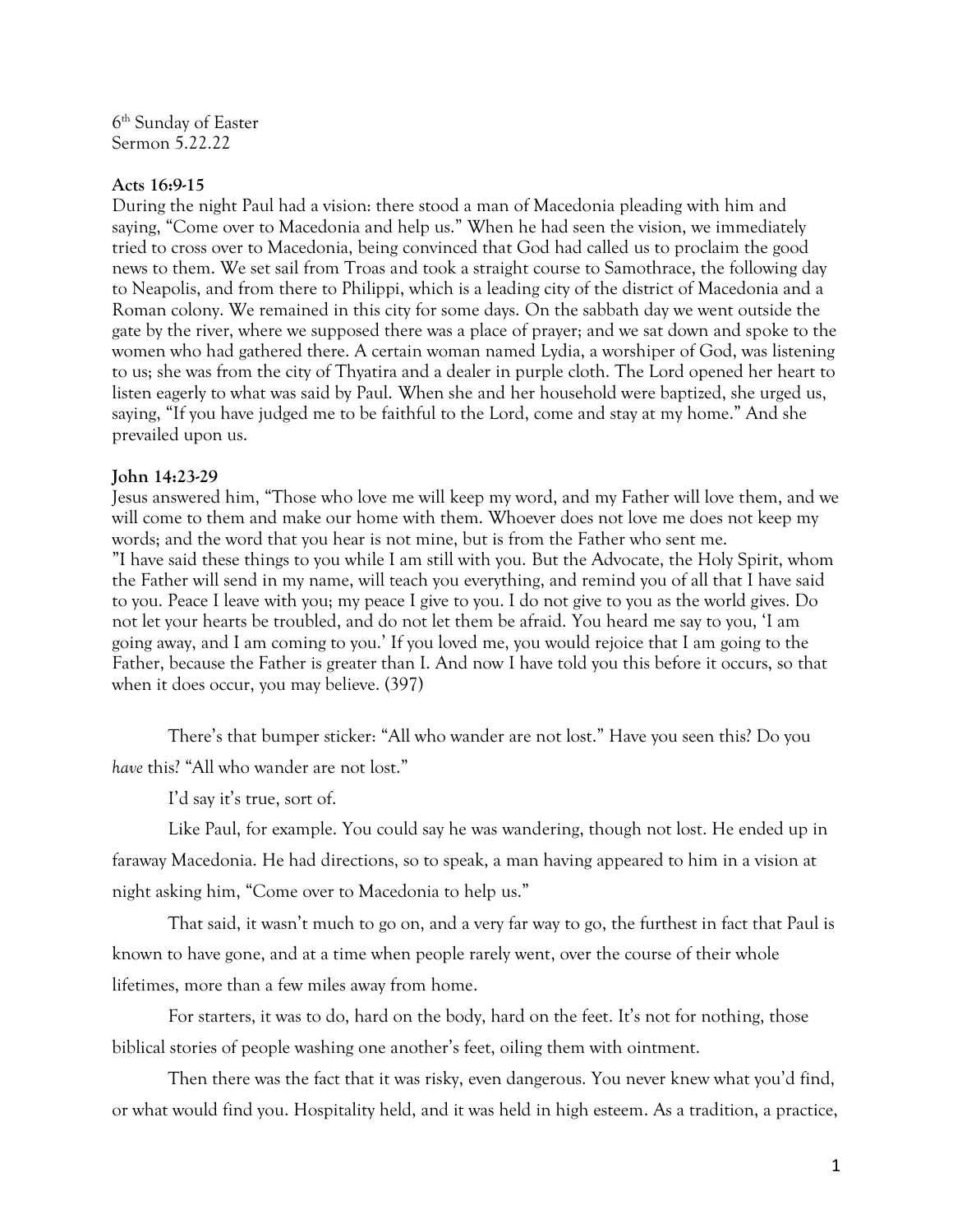hospitality could buoy you along in safe circumstances. But that too was a risk, for what would happen if you were hoping for hospitality and that's not what you got? Then what?

A man appeared before him and beckoned him to come to faraway Macedonia—so he did, leaving Troas, setting out across the sea. It was a direct route, not a long sail. But it did come following a long period of lots of wandering and without any real direction.

It had been fifteen years since his conversion. In Damascus, in now-a-day Syria, Paul had gone from being the strictest Pharisee and hater of the nascent church, to being just as fearless a servant of the Jesus Way. Over that time, he'd traveled overland from Damascus to Jerusalem and back again, then north to modern-day Turkey and back again.

Where we catch up him this morning, he's on the second of three missionary journeys. This one had him traveling with Timothy and Silas, who might have been the "we" mentioned in this passage: "We set sail from Troas and took a straight course to Samothrace…" This would have him spend a few years traveling west-ish through Turkey north of its coastline.

All in all, a long period, fifteen years since his conversion, it's recounted over the course of seven chapters in the book of Acts.

Seven chapters: fifteen years. What takes you a half hour to read took Paul fifteen years to live. Apparently, a lot of his life went unnarrated. As for the more recent two or three years, that's covered in the last half of the 15<sup>th</sup> chapter, and this first half of the 16<sup>th</sup>–thirty verses or so. One bit of commentary said it thus: "On this, Paul's second missionary journey, he followed ancient routes…and he was guided largely by the Holy Spirit..." But, as for the "lack of account along much of this journey," the scriptural narrative going silent on so much time passing which indicates that "they (Paul, Timothy, and Silas) were continually waiting for guidance."

Sometimes the Holy Spirit is silent. Sometimes that mysterious spur to act doesn't happen. So, you wait. And you wander. And you do your regular day, you live in ordinary time, you go here, you talk to that person there. And maybe you're a little lost.

You wait.

A way will show itself.

You'll get some urge or notice something you hadn't noticed before.

Just wait.

It finally came when they arrived in the port city of Troas and, settling in there, spending some time there, talking to people here-and-there there, that man appeared, a vision at night.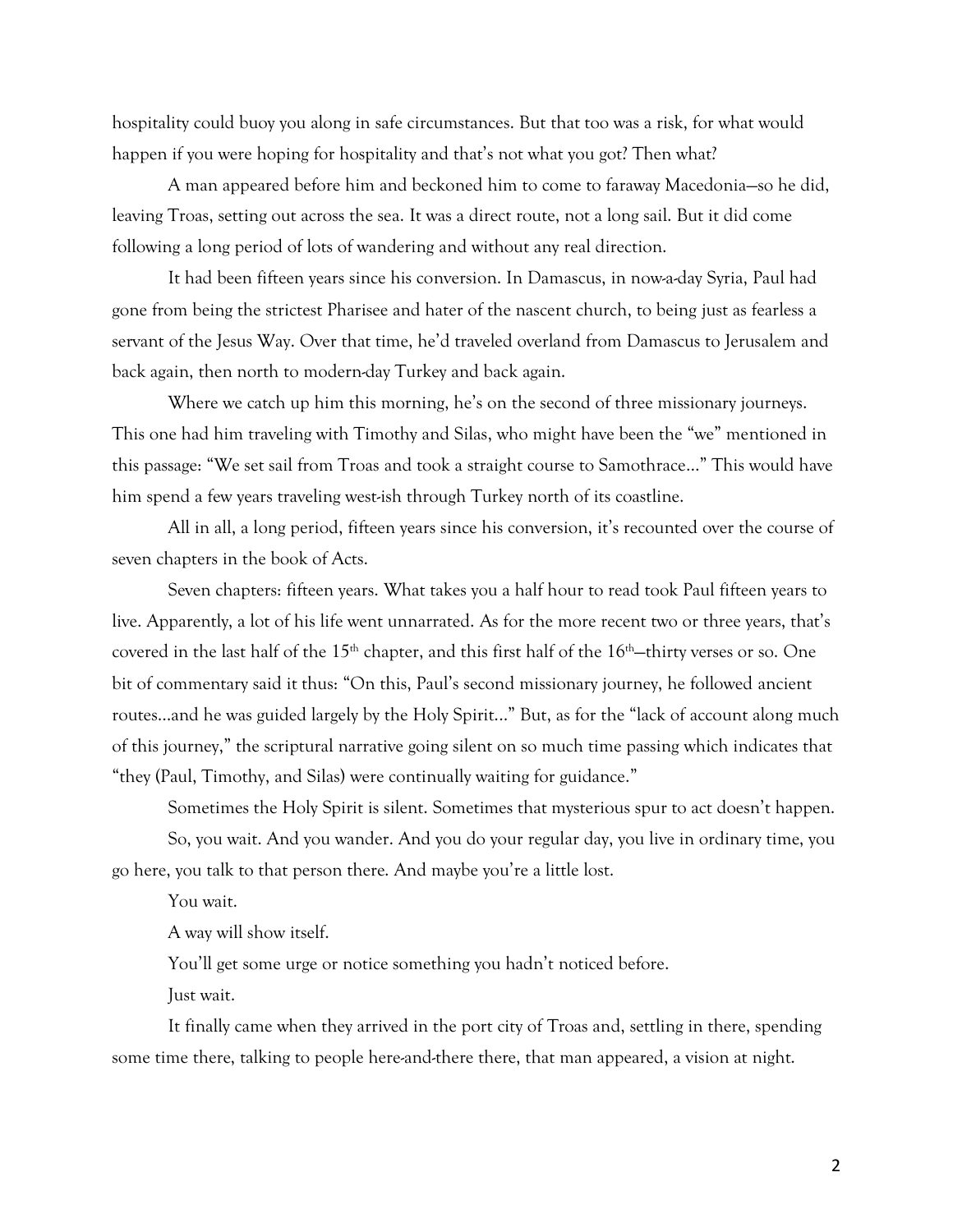The slow passage of time is one of the hardest qualities of our ancient faith to get modern believers to sense and remember. The Bible, so full of wild action, doesn't bother to tell us when not much happens. We meet Abraham, for example, and next thing we know he's ninety years old, with no accounting for what he did all that time while becoming ninety years old. We meet Jesus, laid in the manger, and next we know he's thirty years old—and with no accounting for what happened during those intervening years. We meet Paul, he undergoes a dramatic conversion and then hits the road, and next thing we know fifteen years have passed and he's in Philippi meeting someone whom he saw to be listening to him as he talked to the group gathered near the river—but who, notably, isn't the person he saw in that vision imploring him to come over, to come help them.

Lydia seems wholly unconnected to that man of the vision.

Indeed, that man of the vision seems wholly unconnected to anything that would happen to Paul once he got to Macedonia, Samothrace, Neapolis, Philippi.

The original cause that got Paul to go had nothing to do with anything that happened when he got there.

What's more, all that happened when he got there is that this one woman listened to him in a particular way while Paul, and Timothy and Silas were all talking with this group of women. She was listening to him, which he noticed, which had her listening all the more, eagerly the story says. So he baptized her, and baptized her whole household, and then he stayed her for a while—a week, a month, a few months…?

This is what happened as a noteworthy event, which was one of just a few noteworthy events, on a two- or three-years long journey.

This, which is only slightly related to the original cause of this whole thing.

The church struggles with this, I think. Preachers will often struggle with this. They'll make the most of Lydia. The likes of me: we've been known to claim Lydia is important for some particular reason. A seller of purple cloth, she was likely rich and maybe known among royalty, or people who knew royalty, for such were the people who would buy purple cloth. The head of a household, she was perhaps a widow, though revered enough to have people in her care. She was a woman of means! It's as if these qualities about her would make the whole thing a little less embarrassing. It can't just be that Paul wandered for two years, three years, for this little thing to happen to this rather ordinary woman, and now we say, "Hooray!"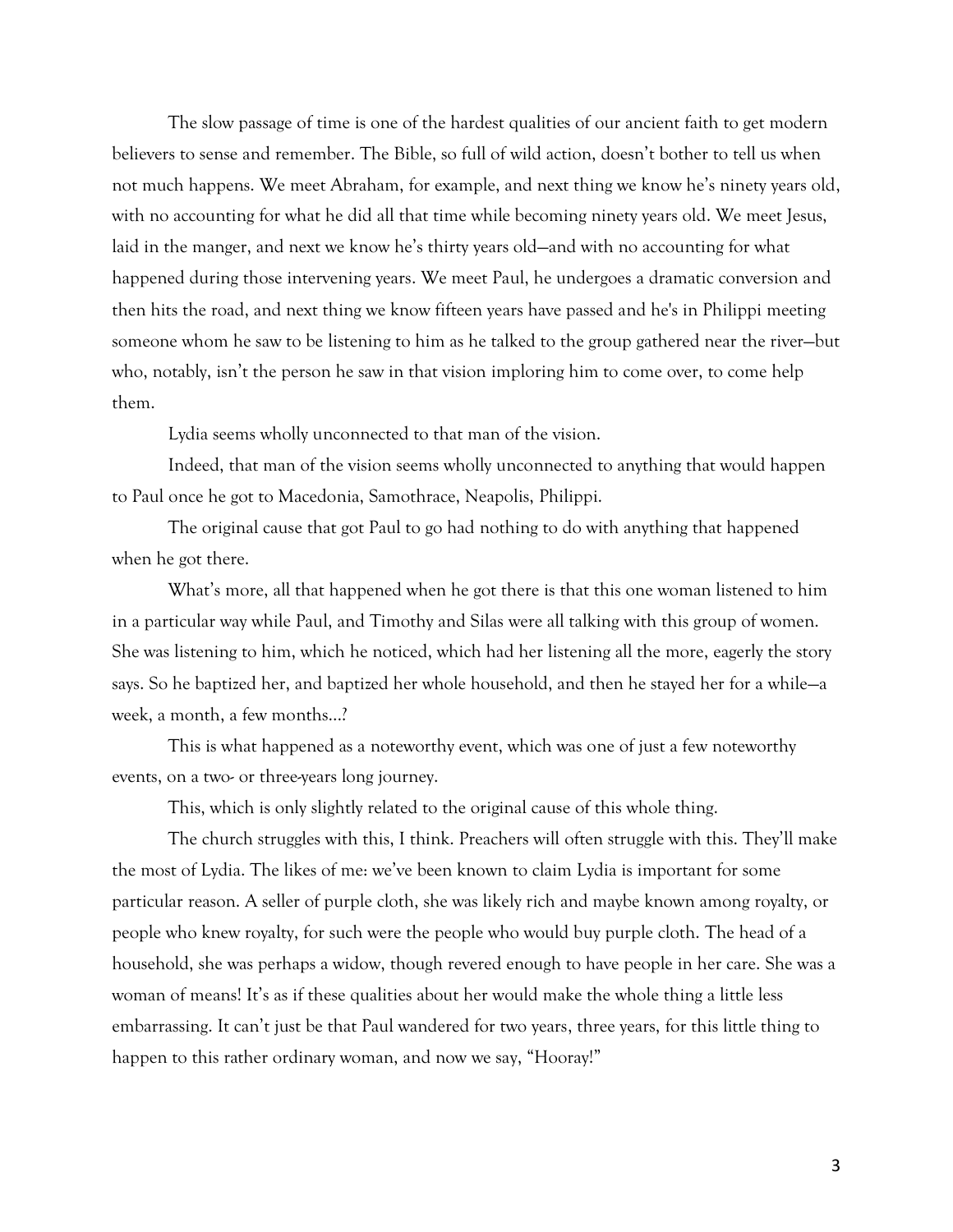People in the pews perhaps struggle with this as well. It's tough to tolerate that this whole important story isn't all that important. It's tough to believe this gentle encounter is worth such prime real estate—a place in the Bible, a place in the season of Easter, a place in our faith. There must be something more to it, something we're not seeing. Can the life of faith really come down to regular people listening eagerly to one another, passing time together, letting a day unfold, letting a month unfold?

Of course, all of it might be true. Lydia might have been wealthy, might have been a widow, might have known kings, might have been revered. But the story doesn't say any of those things. It only tells us a couple details about her as if the details weren't to signify anything, just to individuate her, to respect her particularity. This was a real person, the story seems to insist. Like you who drives the red car, or you who lives in the brown house, this was someone who sold purple cloth. And Paul noticed her because she was especially engaged with what they had to say. And this was enough to justify as important this whole long journey of Paul's recent couple of years.

I hope the Holy Spirit's happy. All that trouble…

How open are you to the Holy Spirit?

How expectant are you that, if you're searching for what to do next—with your day, with your life—something will come to you? An idea will dawn. An urge will compel.

How much room do you leave for something to *come t*o you—not for you to come up with a plan but for something as if outside yourself arriving as a next step? A hope prevailing upon you as you gently steer your course.

I spoke on Easter Sunday of the middle voice, which I heard later from a few people there was a new register, a compelling mode.

The middle voice is a feature in languages other than English, but not every language other than English. It does feature in ancient Greek, which is the language of the New Testament.

In the middle voice, there is space made for when the subject of the sentence is as much acted upon as active, and when a larger process is at work rather than mere cause and effect.

See, in English, we have the active voice, which would have the subject of the sentence as the prime mover of the action: "I am broiling vegetables for dinner." And we have the passive voice, which has the subject of the sentence acted upon: "These vegetables will be broiled." What we only hardly have is the middle voice, which allows for a complex of active participants, the grandest of which might go unnamed. "The vegetables are broiling in the oven."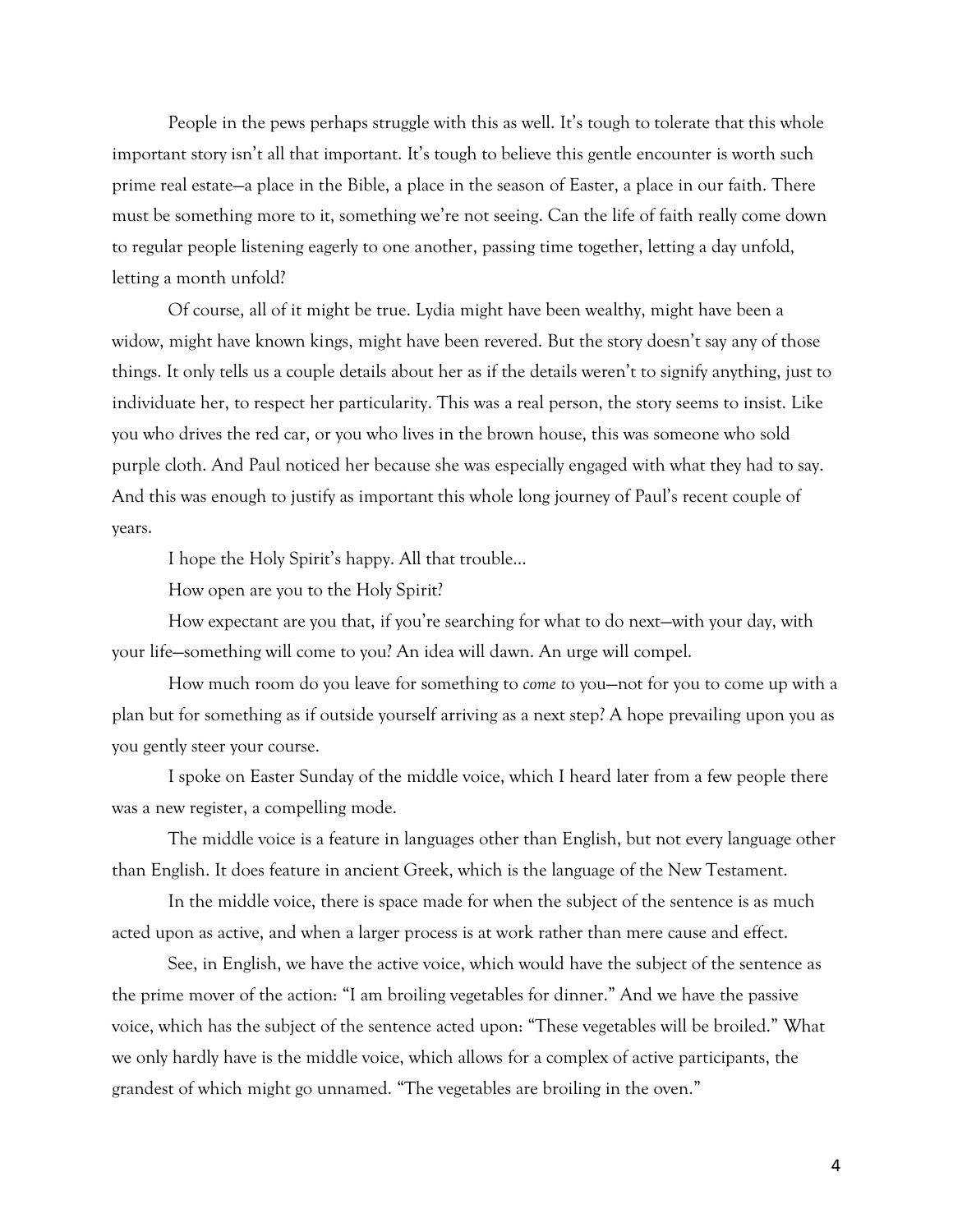You could also put that in the passive: "The vegetables are being broiled in the oven." But both are awkward because both make active things that can't be active on their own. It would make no sense. Ovens can't broil without a cook. Vegetables can't broil without a cook. In the middle voice, a larger actor is understood to be at work, moving all those little actions, all those tiny causes and effects, now put to larger purpose toward some final goal. The vegetables start to get burnt. The cook opens the oven door and flips them over.

It strikes me that languages with just the active and the passive have a harder time imagining the middle—the middle ground of call and response, of action and response, a field of play if you will. It seems to me that languages without the middle voice fashion people who might be able to manage their lives very well (thank you very much) but can only hardly connect with the Holy Spirit. This, for having a hard time imagining that there *is* a Holy Spirit, that there *is* some field of play larger than cause and effect. It seems to me the likes of us struggle, really struggle, to allow for reality as a realm intervened into by…well…God. Really, the languages without the middle voice might fashion a people who imagine themselves as the drivers of everything, without whom nothing would happen.

Remember early in quarantine? I was always amazed that the day would pass without me having done anything but stay home. Just like the that, time would be passing.

But how could this be without my pushing the sun across the sky with all my busyness, with all my busy doing?

On the flip side, of course, with but the active and passive as options for living and imagining our living, it fashions people who have a hard time managing their lives, and maybe because life doesn't seem like something they want to manage. So they buy bumper stickers for their cars, that say, as defensive as it is wishful: "Not all who wander are lost."

Which I think is true. Sort of. Because some who wander *are* lost.

I know some people who seem lost. Maybe you do too. It's hard to know what to do to help such people reconnect with what matters in life. As if you know. As if I know.

That's pretty arrogant, don't you think?

Jesus is still speaking of his own leaving. As we heard him this morning, he's amidst his socalled Farewell Discourse. It's the Last Supper, Jesus gathered with his friends in an upper room in Jerusalem. Judas has left, to go quickly do what he was about to do. Jesus has realized his hour has come. And now he's speaking of leaving, yet in terms that have to do with staying. "Those who love me will keep my word, and my Father will love them, and we will come to them and make our